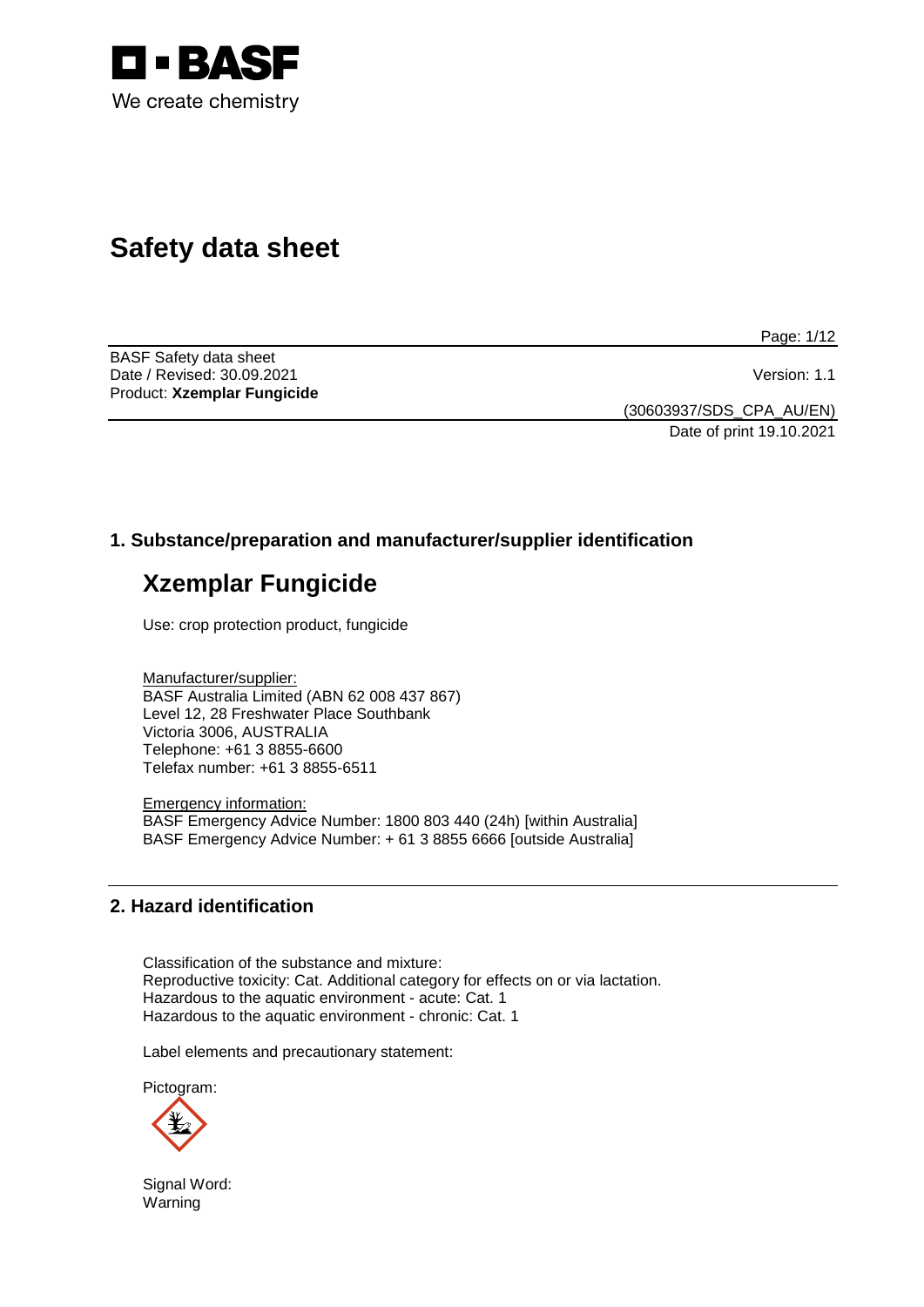Page: 2/12

BASF Safety data sheet Date / Revised: 30.09.2021 Version: 1.1 Product: **Xzemplar Fungicide**

(30603937/SDS\_CPA\_AU/EN)

Date of print 19.10.2021

| If medical advice is needed, have product container or label at hand.                                                                                 |  |  |
|-------------------------------------------------------------------------------------------------------------------------------------------------------|--|--|
|                                                                                                                                                       |  |  |
|                                                                                                                                                       |  |  |
|                                                                                                                                                       |  |  |
|                                                                                                                                                       |  |  |
|                                                                                                                                                       |  |  |
|                                                                                                                                                       |  |  |
|                                                                                                                                                       |  |  |
| Precautionary Statements (Response):                                                                                                                  |  |  |
|                                                                                                                                                       |  |  |
|                                                                                                                                                       |  |  |
|                                                                                                                                                       |  |  |
|                                                                                                                                                       |  |  |
|                                                                                                                                                       |  |  |
| See section 12 - Results of PBT and vPvB assessment.<br>If applicable information is provided in this section on other hazards which do not result in |  |  |
|                                                                                                                                                       |  |  |

classification but which may contribute to the overall hazards of the substance or mixture.

May produce an allergic reaction. Contains: 1,2-BENZISOTHIAZOL-3(2H)-ONE

# **3. Composition/information on ingredients**

## **Chemical nature**

crop protection product, fungicide, suspension concentrate (SC)

## Hazardous ingredients

Fluxapyroxad

Content (W/W): 26.55 % CAS Number: 907204-31-3

Repr.: Cat. Add. cat. lact. Aquatic Acute: Cat. 1 Aquatic Chronic: Cat. 1 M-factor acute: 1 M-factor chronic: 1

Residues (petroleum), catalytic reformer fractionator, sulfonated, polymers with formaldehyde, sodium salts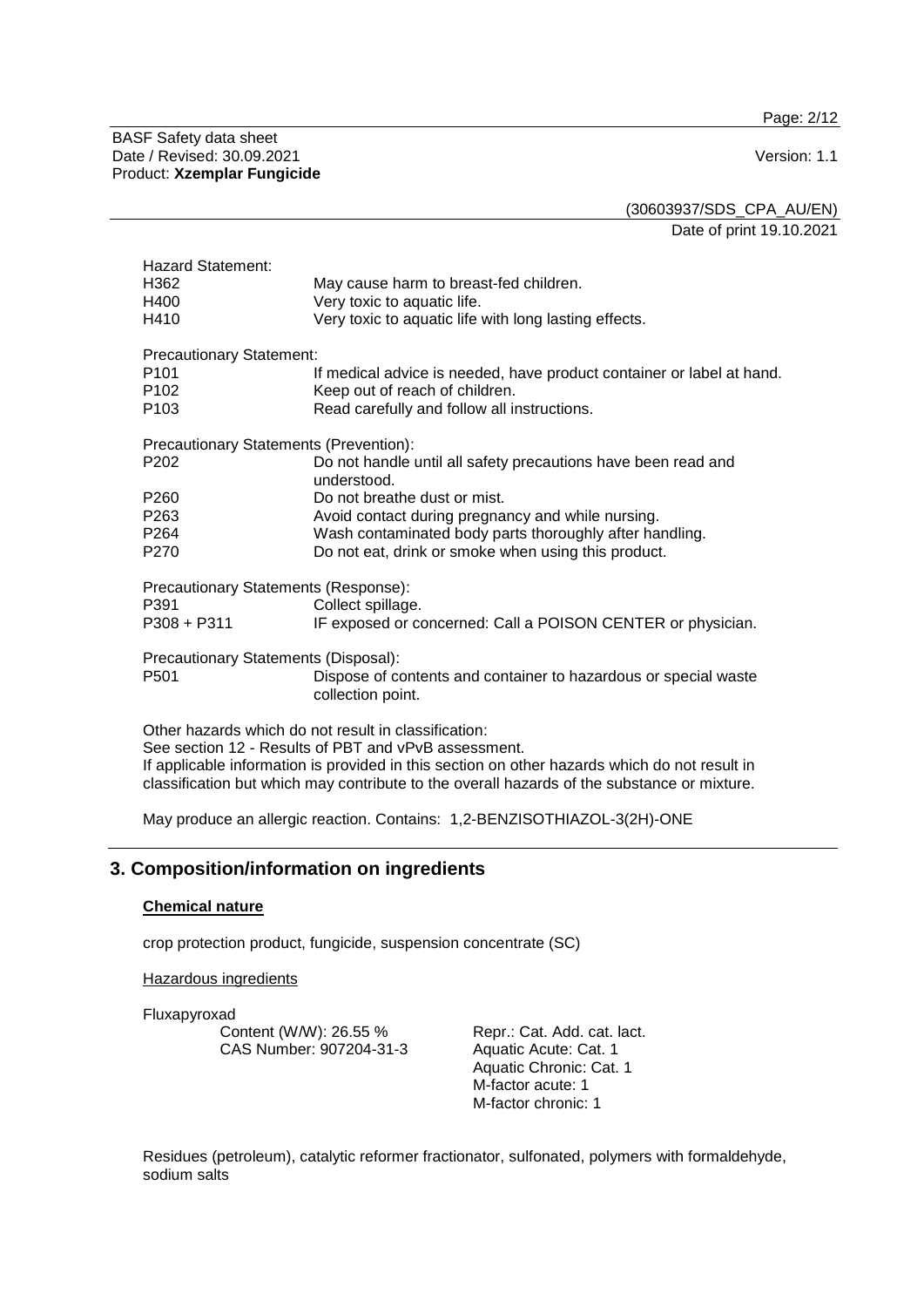Page: 3/12

BASF Safety data sheet Date / Revised: 30.09.2021 Version: 1.1 Product: **Xzemplar Fungicide**

(30603937/SDS\_CPA\_AU/EN)

Date of print 19.10.2021

|          | Content (W/W): $<$ 5 %<br>CAS Number: 68425-94-5                                   | Date of print<br>Eye Dam./Irrit.: Cat. 2A<br>Aquatic Acute: Cat. 3                                                                                                                                                                                                                                         |
|----------|------------------------------------------------------------------------------------|------------------------------------------------------------------------------------------------------------------------------------------------------------------------------------------------------------------------------------------------------------------------------------------------------------|
|          | Content (W/W): $<$ 5 %<br>CAS Number: 102980-04-1                                  | Benzenesulfonic acid, hydroxy-, polymer with formaldehyde, phenol and urea, sodium salt<br>Eye Dam./Irrit.: Cat. 2A<br>Aquatic Acute: Cat. 3<br>Aquatic Chronic: Cat. 3                                                                                                                                    |
| bronopol | Content (W/W): $< 0.05$ %<br><b>CAS Number: 52-51-7</b>                            | Acute Tox.: Cat. 3 (Inhalation - dust)<br>Acute Tox.: Cat. 3 (oral)<br>Acute Tox.: Cat. 4 (dermal)<br>Skin Corr./Irrit.: Cat. 2<br>Eye Dam./Irrit.: Cat. 1<br>STOT SE: Cat. 3 (irr. to respiratory syst.)<br>Aquatic Acute: Cat. 1<br>Aquatic Chronic: Cat. 2<br>M-factor acute: 10<br>M-factor chronic: 1 |
|          | 1,2-benzisothiazol-3(2H)-one<br>Content (W/W): $< 0.05$ %<br>CAS Number: 2631-33-5 | Acute Tox.: Cat. 4 (oral)<br>Skin Corr /Irrit : Cat 2                                                                                                                                                                                                                                                      |

CAS Number: 2634-33-5

Skin Corr./Irrit.: Cat. 2 Eye Dam./Irrit.: Cat. 1 Skin Sens.: Cat. 1 Aquatic Acute: Cat. 1 Aquatic Chronic: Cat. 1 M-factor acute: 1 M-factor chronic: 1

## **4. First-Aid Measures**

General advice: Immediately remove contaminated clothing.

If inhaled: Keep patient calm, remove to fresh air, seek medical attention.

On skin contact: Wash thoroughly with soap and water

On contact with eyes: Wash affected eyes for at least 15 minutes under running water with eyelids held open.

On ingestion: Rinse mouth immediately and then drink plenty of water, induce vomiting, seek medical attention.

Note to physician: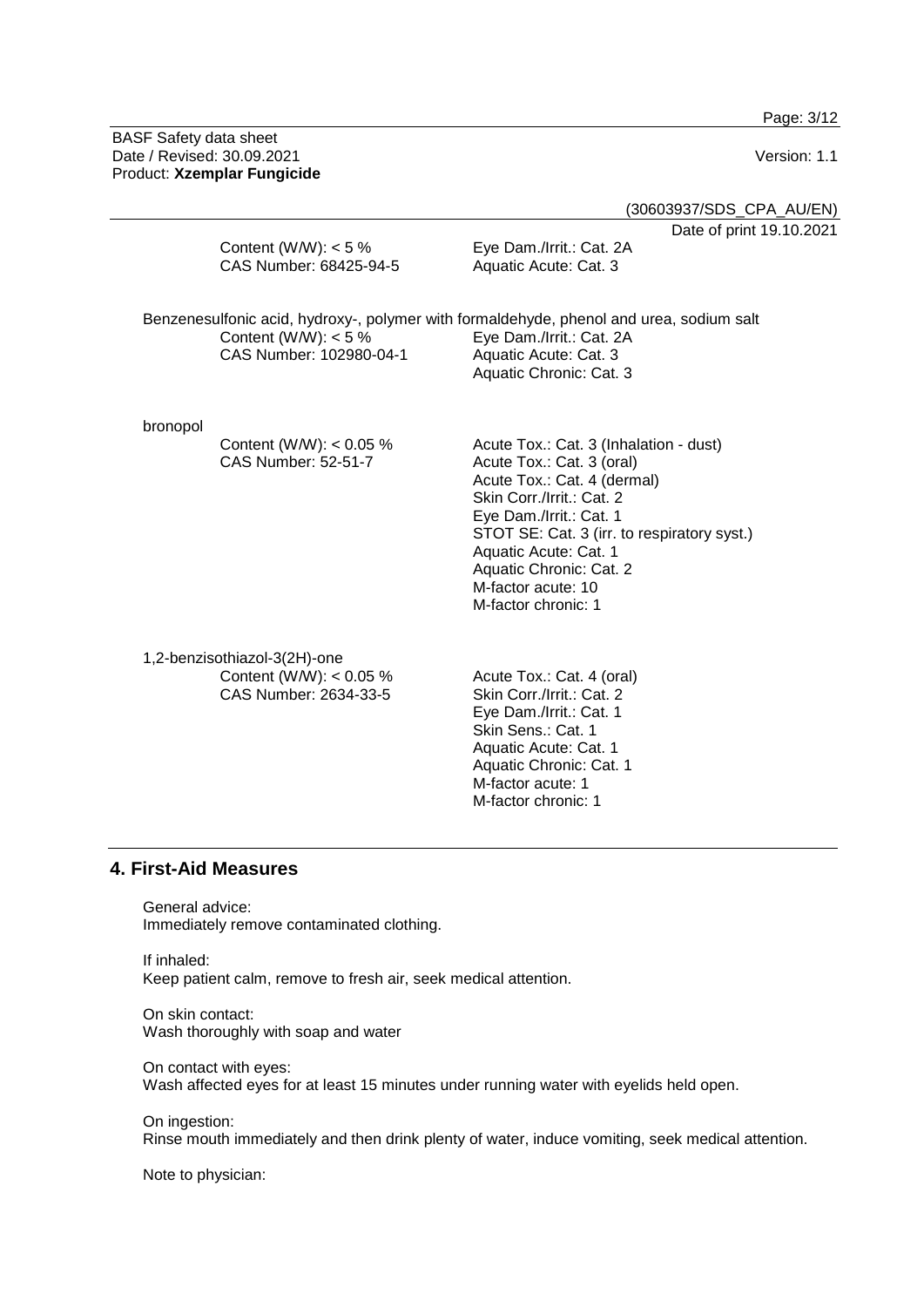Page: 4/12

BASF Safety data sheet Date / Revised: 30.09.2021 **Version: 1.1** Product: **Xzemplar Fungicide**

(30603937/SDS\_CPA\_AU/EN)

Date of print 19.10.2021

Symptoms: Information, i.e. additional information on symptoms and effects may be included in the GHS labeling phrases available in Section 2 and in the Toxicological assessments available in Section 11., (Further) symptoms and / or effects are not known so far Treatment: Treat according to symptoms (decontamination, vital functions), no known specific antidote.

## **5. Fire-Fighting Measures**

Suitable extinguishing media: water spray, carbon dioxide, foam, dry powder

Specific hazards: carbon monoxide, carbon dioxide, nitrogen oxides The substances/groups of substances mentioned can be released in case of fire.

Special protective equipment: Wear self-contained breathing apparatus and chemical-protective clothing.

Further information:

In case of fire and/or explosion do not breathe fumes. Keep containers cool by spraying with water if exposed to fire. Collect contaminated extinguishing water separately, do not allow to reach sewage or effluent systems. Dispose of fire debris and contaminated extinguishing water in accordance with official regulations.

## **6. Accidental Release Measures**

Personal precautions:

Do not breathe vapour/spray. Use personal protective clothing. Avoid contact with the skin, eyes and clothing.

Environmental precautions: Do not discharge into the subsoil/soil. Do not discharge into drains/surface waters/groundwater.

Methods for cleaning up or taking up:

For small amounts: Pick up with suitable absorbent material (e.g. sand, sawdust, general-purpose binder, kieselguhr).

For large amounts: Dike spillage. Pump off product.

Collect waste in suitable containers, which can be labeled and sealed. Clean contaminated floors and objects thoroughly with water and detergents, observing environmental regulations. Dispose of absorbed material in accordance with regulations.

## **7. Handling and Storage**

#### **Handling**

No special measures necessary if stored and handled correctly. Ensure thorough ventilation of stores and work areas. When using do not eat, drink or smoke. Hands and/or face should be washed before breaks and at the end of the shift.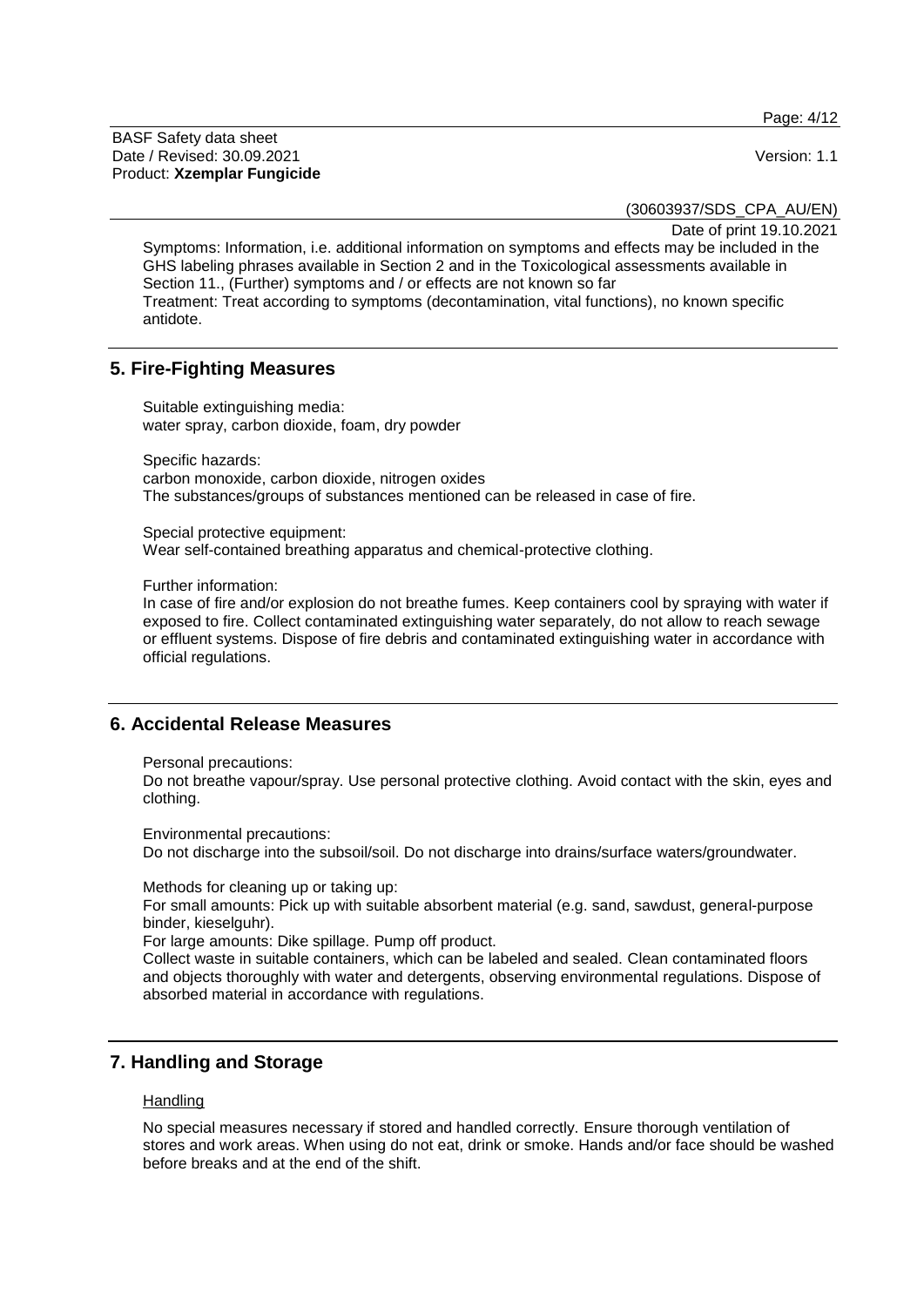Page: 5/12

BASF Safety data sheet Date / Revised: 30.09.2021 **Version: 1.1** Product: **Xzemplar Fungicide**

(30603937/SDS\_CPA\_AU/EN)

Date of print 19.10.2021

Protection against fire and explosion: No special precautions necessary. The substance/product is non-combustible. Product is not explosive.

#### **Storage**

Segregate from foods and animal feeds. Further information on storage conditions: Keep away from heat. Protect from direct sunlight.

Storage stability: Storage duration: 24 Months

# **8. Exposure controls and personal protection**

Components with occupational exposure limits

No occupational exposure limits known.

Personal protective equipment

#### Respiratory protection:

Suitable respiratory protection for higher concentrations or long-term effect: Combination filter for gases/vapours of organic, inorganic, acid inorganic and alkaline compounds (e.g. EN 14387 Type ABEK).

Hand protection:

Suitable chemical resistant safety gloves (EN ISO 374-1) also with prolonged, direct contact (Recommended: Protective index 6, corresponding > 480 minutes of permeation time according to EN ISO 374-1): E.g. nitrile rubber (0.4 mm), chloroprene rubber (0.5 mm), butyl rubber (0.7 mm) etc.

Eye protection: Safety glasses with side-shields (frame goggles) (e.g. EN 166)

Body protection:

Body protection must be chosen depending on activity and possible exposure, e.g. apron, protecting boots, chemical-protection suit (according to EN 14605 in case of splashes or EN ISO 13982 in case of dust).

General safety and hygiene measures:

The statements on personal protective equipment in the instructions for use apply when handling crop-protection agents in final-consumer packing. Wearing of closed work clothing is recommended. Store work clothing separately. Keep away from food, drink and animal feeding stuffs.

## **9. Physical and Chemical Properties**

| Form:            | suspension                                                   |
|------------------|--------------------------------------------------------------|
| Colour:          | off-white, pink tint                                         |
| Odour:           | faint odour, fruity                                          |
| Odour threshold: | Not determined due to potential health hazard by inhalation. |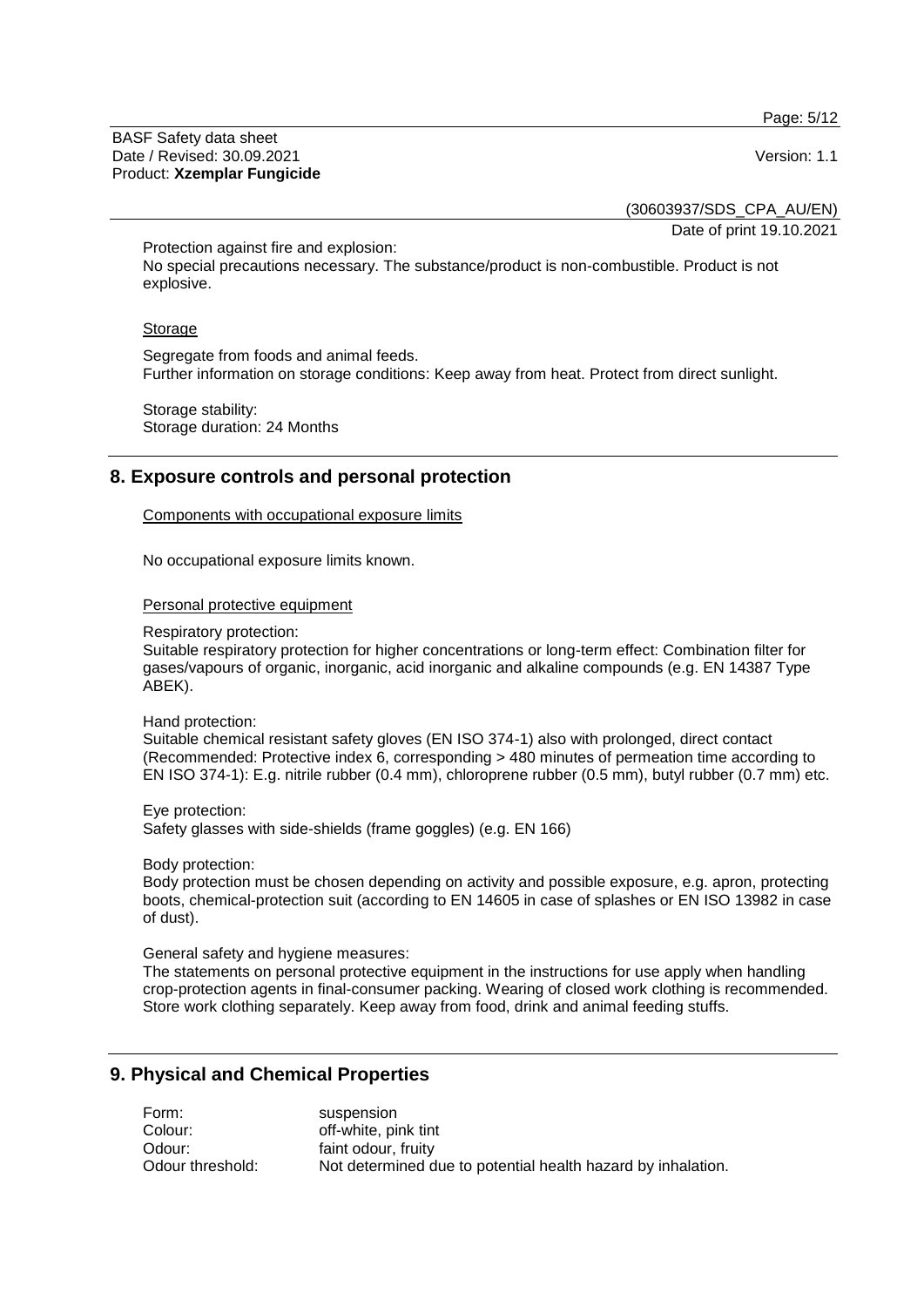Page: 6/12

#### BASF Safety data sheet Date / Revised: 30.09.2021 Version: 1.1 Product: **Xzemplar Fungicide**

(30603937/SDS\_CPA\_AU/EN)

|                                                 |                                                                                                                                                                                                                       | $\sim$                                    |
|-------------------------------------------------|-----------------------------------------------------------------------------------------------------------------------------------------------------------------------------------------------------------------------|-------------------------------------------|
| pH value:                                       | approx. $6 - 8$<br>(1 %(m), approx. 20 °C)                                                                                                                                                                            | Date of print 19.10.2021<br>(pH Meter)    |
| crystallization temperature:<br>Boiling point:  | $-5.5 °C$<br>approx. 100 °C<br>Information applies to the solvent.                                                                                                                                                    | (measured)                                |
| Flash point:                                    | >100 °C<br>No flash point - Measurement made<br>up to the indicated temperature, pilot<br>light extinguishes.                                                                                                         | (Directive 92/69/EEC, A.9,<br>closed cup) |
| Evaporation rate:                               | not applicable                                                                                                                                                                                                        |                                           |
|                                                 | Flammability (solid/gas): No dangerous quantities of<br>flammable gases will be produced by<br>contact with water.                                                                                                    |                                           |
| Lower explosion limit:                          |                                                                                                                                                                                                                       |                                           |
|                                                 | As a result of our experience with this<br>product and our knowledge of its<br>composition we do not expect any<br>hazard as long as the product is used<br>appropriately and in accordance with<br>the intended use. |                                           |
| Upper explosion limit:                          | As a result of our experience with this<br>product and our knowledge of its<br>composition we do not expect any<br>hazard as long as the product is used<br>appropriately and in accordance with<br>the intended use. |                                           |
| Ignition temperature:                           | >650 °C                                                                                                                                                                                                               | (Directive 92/69/EEC, A.15)               |
| Thermal decomposition: 305 °C, 90 kJ/kg         |                                                                                                                                                                                                                       | (DSC (OECD 113))                          |
|                                                 | 395 °C, 20 kJ/kg                                                                                                                                                                                                      | (DSC (OECD 113))                          |
| Explosion hazard:<br>Fire promoting properties: | Not a substance liable to self-<br>decomposition according to UN<br>transport regulations, class 4.1.<br>not explosive<br>not fire-propagating                                                                        | (Directive 2004/73/EC, A.21)              |
|                                                 |                                                                                                                                                                                                                       |                                           |
| Vapour pressure:                                | approx. 23 hPa<br>(20 °C)<br>Information applies to the solvent.                                                                                                                                                      |                                           |
| Density:                                        | approx. 1.13 g/cm3<br>(approx. $20 °C$ )                                                                                                                                                                              | (OECD Guideline 109)                      |
| Relative vapour density (air):                  | not applicable                                                                                                                                                                                                        |                                           |
| Solubility in water:                            | dispersible                                                                                                                                                                                                           |                                           |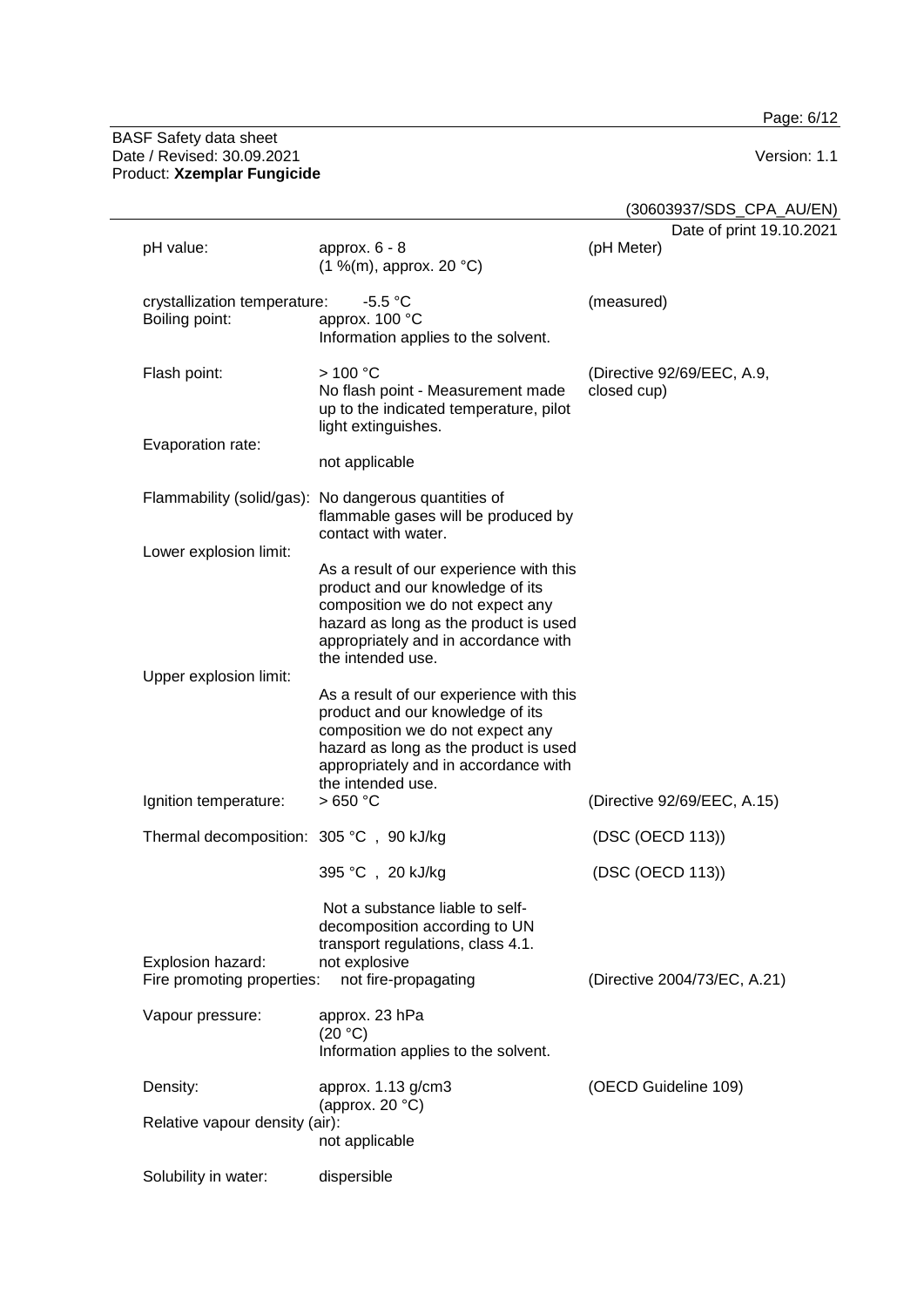Page: 7/12

BASF Safety data sheet Date / Revised: 30.09.2021 **Version: 1.1** Product: **Xzemplar Fungicide**

(30603937/SDS\_CPA\_AU/EN)

Date of print 19.10.2021

Partitioning coefficient n-octanol/water (log Pow): not applicable

(20 °C, 100 1/s)

Viscosity, dynamic: 39 mPa.s

(OECD 114)

Other Information:

The product has not been tested. The statement has been derived from substances/products of a similar structure or composition.

If necessary, information on other physical and chemical parameters is indicated in this section.

# **10. Stability and Reactivity**

Conditions to avoid: See SDS section 7 - Handling and storage.

| Thermal decomposition: | 305 °C, 90 kJ/kg (DSC (OECD 113))                                                                 |
|------------------------|---------------------------------------------------------------------------------------------------|
| Thermal decomposition: | 395 °C, 20 kJ/kg (DSC (OECD 113))                                                                 |
| Thermal decomposition: | Not a substance liable to self-decomposition according to<br>UN transport regulations, class 4.1. |

Substances to avoid: strong acids, strong bases, strong oxidizing agents

Hazardous reactions: No hazardous reactions if stored and handled as prescribed/indicated.

Hazardous decomposition products: No hazardous decomposition products if stored and handled as prescribed/indicated.

## **11. Toxicological Information**

## **Acute toxicity**

Assessment of acute toxicity: Virtually nontoxic after a single ingestion. Virtually nontoxic by inhalation. Virtually nontoxic after a single skin contact. The product has not been tested. The statement has been derived from substances/products of a similar structure or composition.

Experimental/calculated data: LD50 rat (oral): > 2,000 mg/kg (OECD Guideline 423) No mortality was observed.

LC50 rat (by inhalation): > 5.9 mg/l 4 h (OECD Guideline 403) No mortality was observed. An aerosol with respirable particles was tested.

LD50 rat (dermal): > 5,000 mg/kg (OECD Guideline 402) No mortality was observed.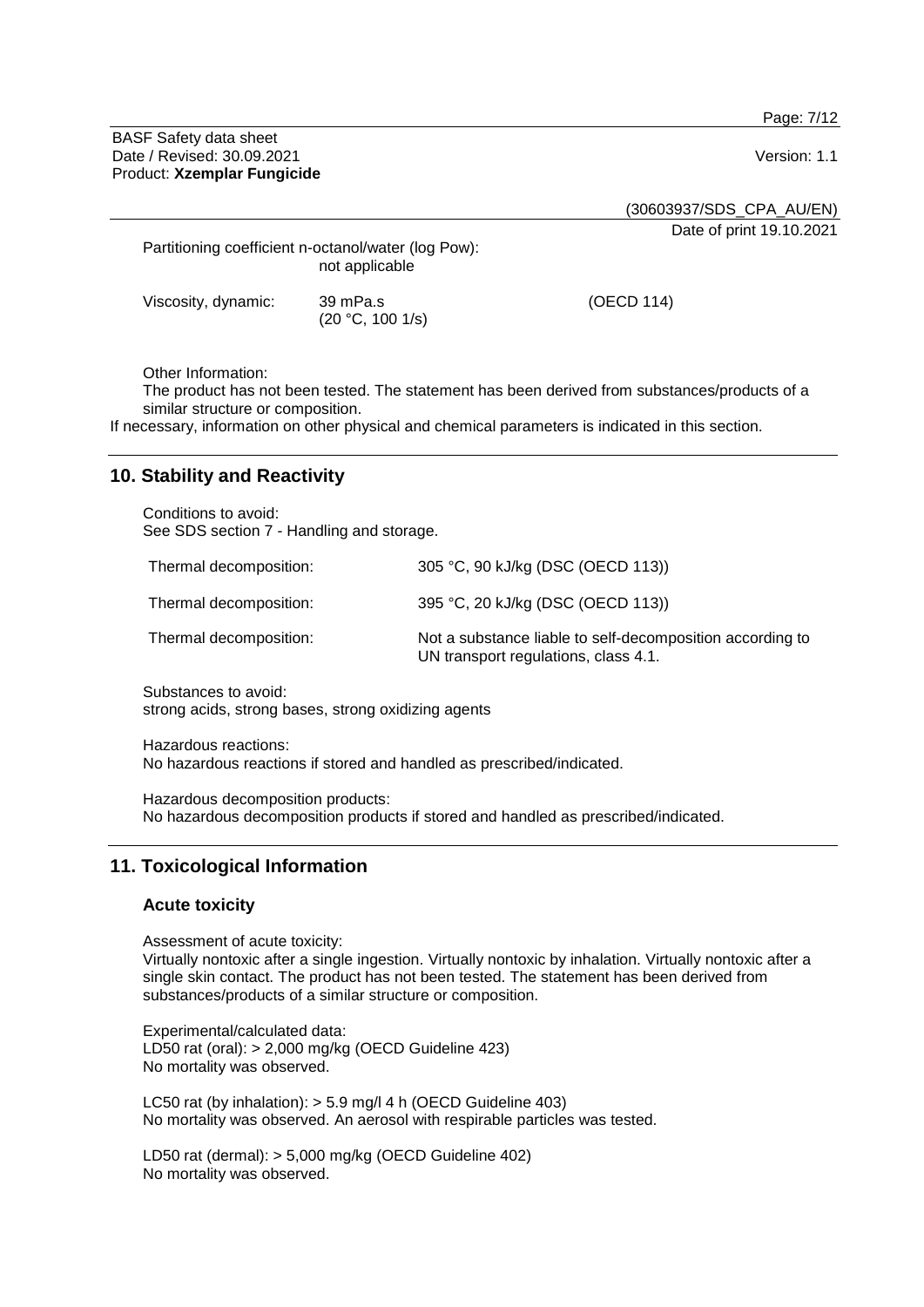Page: 8/12

BASF Safety data sheet Date / Revised: 30.09.2021 **Version: 1.1** Product: **Xzemplar Fungicide**

(30603937/SDS\_CPA\_AU/EN) Date of print 19.10.2021

## **Irritation**

Assessment of irritating effects: Not irritating to the eyes. Not irritating to the skin. The product has not been tested. The statement has been derived from substances/products of a similar structure or composition.

Experimental/calculated data: Skin corrosion/irritation rabbit: (OECD Guideline 404)

Serious eye damage/irritation rabbit: (OECD Guideline 405)

#### **Respiratory/Skin sensitization**

Assessment of sensitization:

There is no evidence of a skin-sensitizing potential. The product has not been tested. The statement has been derived from substances/products of a similar structure or composition.

Experimental/calculated data: Buehler test guinea pig: (OECD Guideline 406)

## **Germ cell mutagenicity**

Assessment of mutagenicity:

Mutagenicity tests revealed no genotoxic potential. The product has not been tested. The statement has been derived from the properties of the individual components.

## **Carcinogenicity**

Assessment of carcinogenicity:

The product has not been tested. The statement has been derived from the properties of the individual components.

Information on: Fluxapyroxad

Assessment of carcinogenicity:

Indication of possible carcinogenic effect in animal tests. The effect is caused by an animal specific mechanism that has no human counter part.

----------------------------------

## **Reproductive toxicity**

Assessment of reproduction toxicity: The product has not been tested. The statement has been derived from the properties of the individual components.

Information on: Fluxapyroxad Assessment of reproduction toxicity: The results of animal studies gave no indication of a fertility impairing effect. May cause harm to children via breast-feeding. ----------------------------------

## **Developmental toxicity**

Assessment of teratogenicity: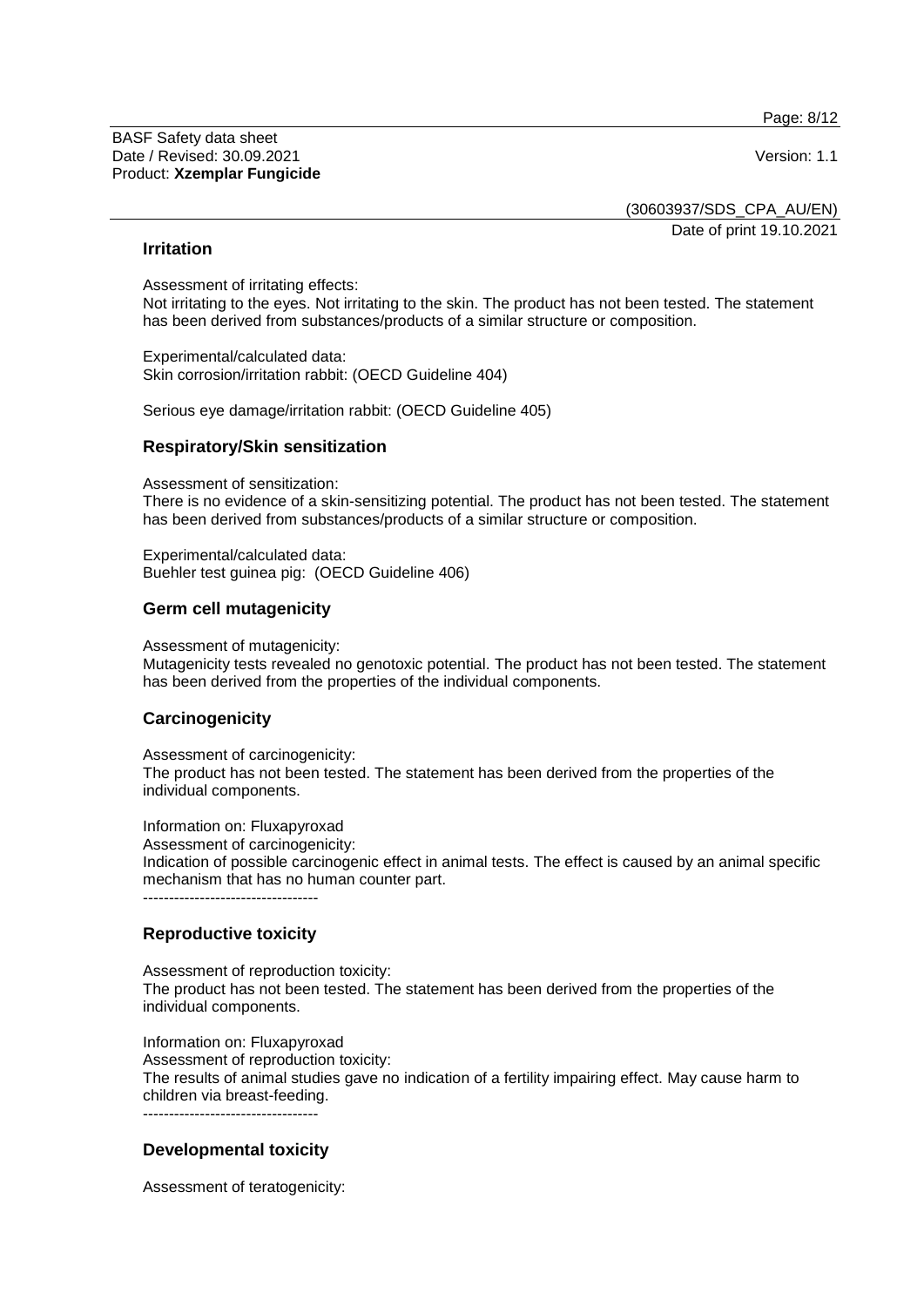Page: 9/12

BASF Safety data sheet Date / Revised: 30.09.2021 **Version: 1.1** Product: **Xzemplar Fungicide**

(30603937/SDS\_CPA\_AU/EN)

Date of print 19.10.2021

Animal studies gave no indication of a developmental toxic effect at doses that were not toxic to the parental animals. The product has not been tested. The statement has been derived from the properties of the individual components.

## **Specific target organ toxicity (single exposure):**

Assessment of STOT single:

Based on the available information there is no specific target organ toxicity to be expected after a single exposure.

Remarks: The product has not been tested. The statement has been derived from the properties of the individual components.

## **Repeated dose toxicity and Specific target organ toxicity (repeated exposure)**

Assessment of repeated dose toxicity: The product has not been tested. The statement has been derived from the properties of the individual components.

Information on: Fluxapyroxad Assessment of repeated dose toxicity: Adaptive effects were observed after repeated exposure in animal studies. ----------------------------------

## **Aspiration hazard**

No aspiration hazard expected. The product has not been tested. The statement has been derived from the properties of the individual components.

## **Other relevant toxicity information**

Misuse can be harmful to health.

# **12. Ecological Information**

## **Ecotoxicity**

Assessment of aquatic toxicity: Very toxic to aquatic life with long lasting effects. The product has not been tested. The statement has been derived from the properties of the individual components.

Information on: Fluxapyroxad Toxicity to fish: LC50 (96 h) 0.29 mg/l, Cyprinus carpio (Fish test acute, semistatic)

LC50 (96 h) 0.546 mg/l, Oncorhynchus mykiss (OECD Guideline 203, static)

LC50 (96 h) 1.15 mg/l, Lepomis macrochirus (OECD Guideline 203, static)

LC50 (96 h) 0.466 mg/l, Pimephales promelas (OECD Guideline 203, static)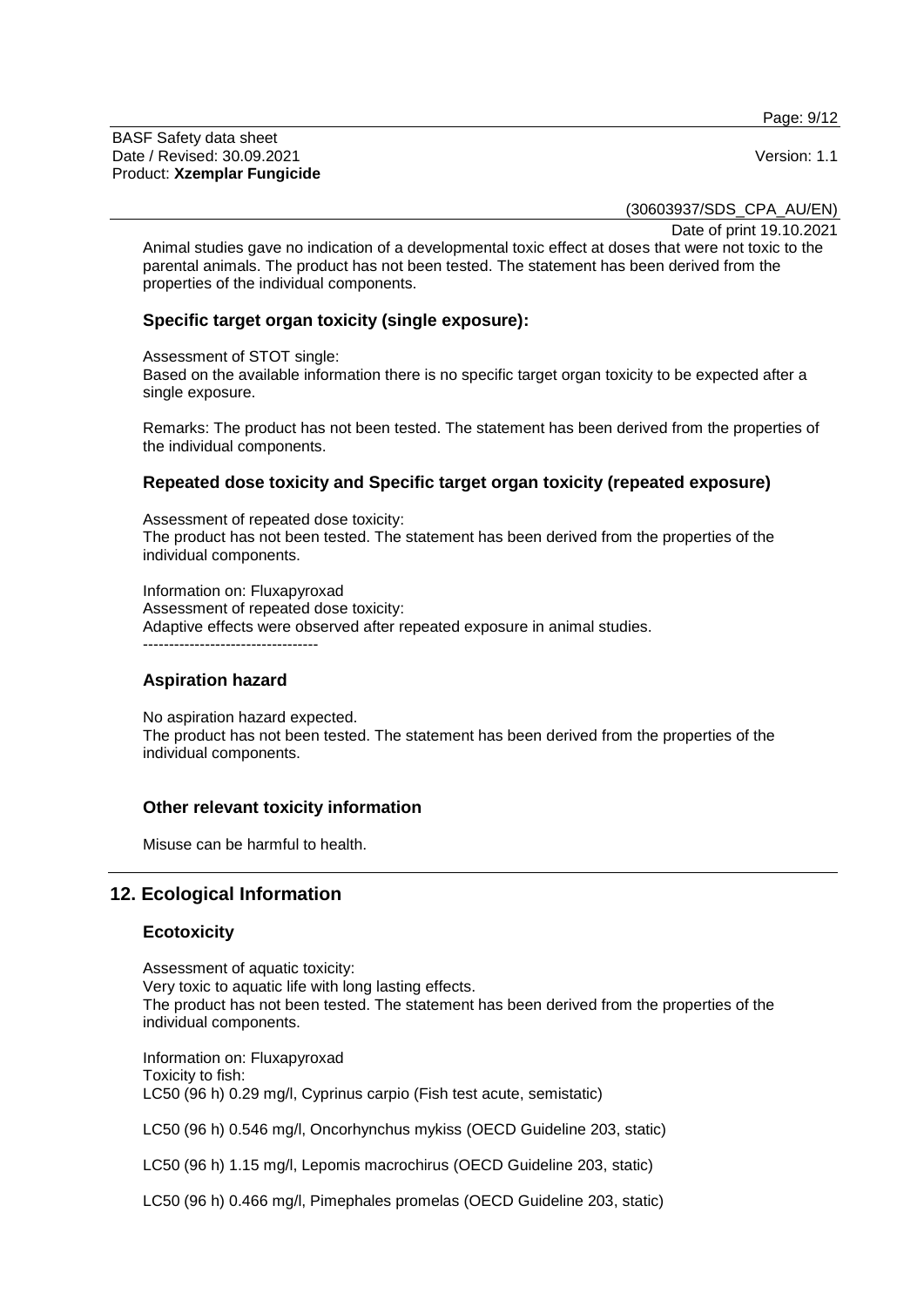Page: 10/12

BASF Safety data sheet Date / Revised: 30.09.2021 **Version: 1.1** Product: **Xzemplar Fungicide**

----------------------------------

(30603937/SDS\_CPA\_AU/EN)

Date of print 19.10.2021

Information on: Fluxapyroxad Aquatic invertebrates: EC50 (48 h) 6.78 mg/l, Daphnia magna (OECD Guideline 202, part 1, static) ----------------------------------

Information on: Fluxapyroxad Aquatic plants: EC50 (72 h) 0.70 mg/l (growth rate), Pseudokirchneriella subcapitata (OECD Guideline 201)

EC50 (96 h) 0.66 mg/l (growth rate), Pseudokirchneriella subcapitata

EC10 (72 h) 0.31 mg/l (growth rate), Pseudokirchneriella subcapitata

EC10 (96 h) 0.36 mg/l (growth rate), Pseudokirchneriella subcapitata

----------------------------------

Information on: Fluxapyroxad Chronic toxicity to fish: No observed effect concentration (33 d) 0.0359 mg/l, Pimephales promelas (OECD Guideline 210, Flow through.) ----------------------------------

Information on: Fluxapyroxad Chronic toxicity to aquatic invertebrates: No observed effect concentration (21 d), 0.5 mg/l, Daphnia magna (OECD Guideline 211, semistatic) ----------------------------------

## **Mobility**

Assessment transport between environmental compartments: The product has not been tested. The statement has been derived from the properties of the individual components.

Information on: Fluxapyroxad Assessment transport between environmental compartments: Following exposure to soil, adsorption to solid soil particles is probable, therefore contamination of groundwater is not expected. ----------------------------------

## **Persistence and degradability**

Assessment biodegradation and elimination (H2O): The product has not been tested. The statement has been derived from the properties of the individual components.

Information on: Fluxapyroxad Assessment biodegradation and elimination (H2O): Not readily biodegradable (by OECD criteria). ----------------------------------

## **Bioaccumulation potential**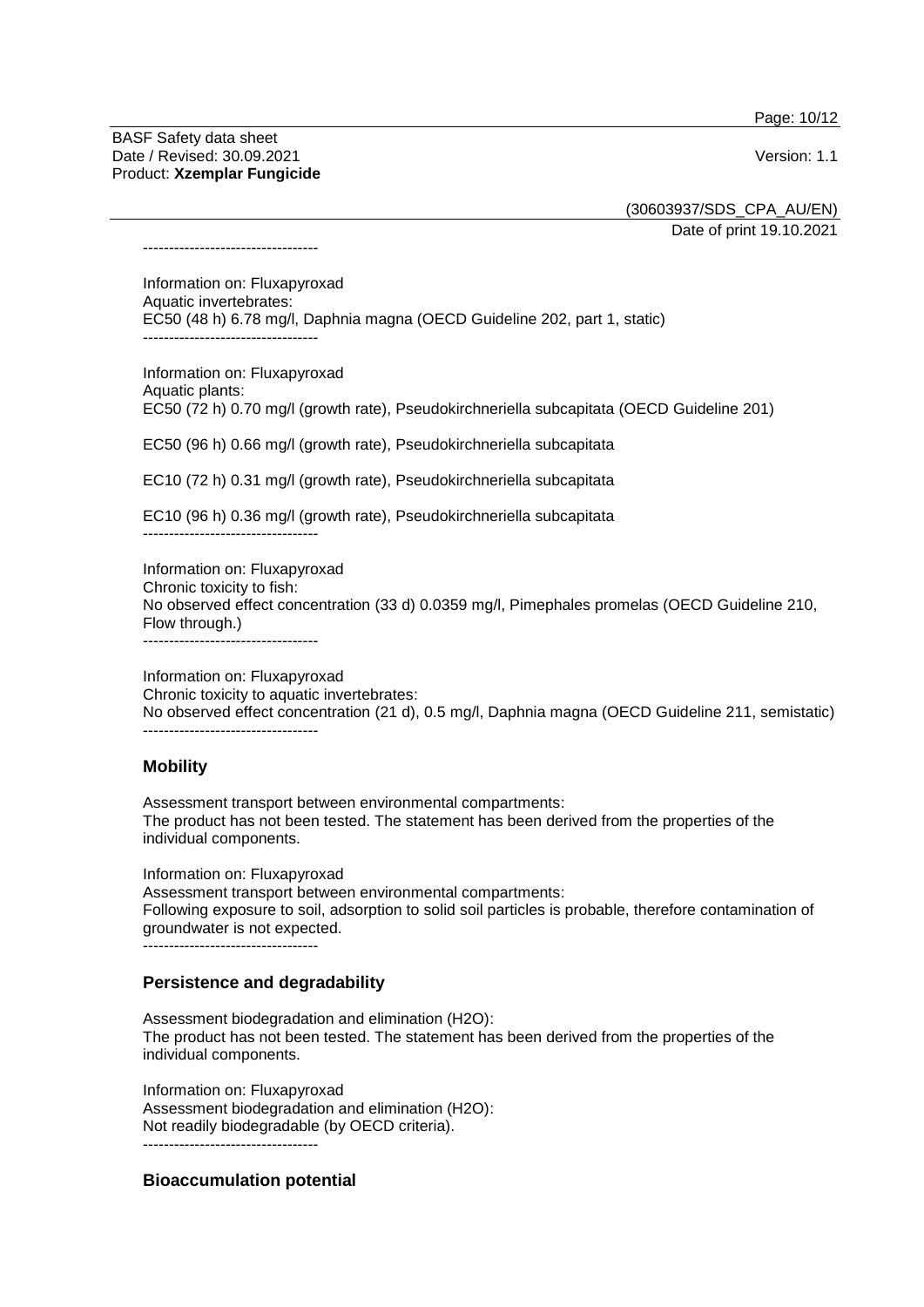Page: 11/12

BASF Safety data sheet Date / Revised: 30.09.2021 Version: 1.1 Product: **Xzemplar Fungicide**

(30603937/SDS\_CPA\_AU/EN)

Date of print 19.10.2021

Assessment bioaccumulation potential: The product has not been tested. The statement has been derived from the properties of the individual components.

Information on: Fluxapyroxad Bioaccumulation potential: Bioconcentration factor: 36 - 37 (28 d), Lepomis macrochirus (OECD-Guideline 305) Does not accumulate in organisms. ----------------------------------

#### **Additional information**

Other ecotoxicological advice: Do not discharge product into the environment without control.

## **13. Disposal Considerations**

Must be sent to a suitable incineration plant, observing local regulations.

Contaminated packaging:

Contaminated packaging should be emptied as far as possible and disposed of in the same manner as the substance/product.

# **14. Transport Information**

#### **Domestic transport:**

| Packing group:                      |                                              |
|-------------------------------------|----------------------------------------------|
| ID number:                          | UN 3082                                      |
| Transport hazard class(es): 9, EHSM |                                              |
| Proper shipping name:               | ENVIRONMENTALLY HAZARDOUS SUBSTANCE, LIQUID, |
|                                     | N.O.S. (contains FLUXAPYROXAD)               |

**Further information**

Hazchem Code:3Z IERG Number:47

## **Sea transport**

IMDG

| Packing group:                      | Ш                                            |
|-------------------------------------|----------------------------------------------|
| ID number:                          | <b>UN 3082</b>                               |
| Transport hazard class(es): 9, EHSM |                                              |
| Marine pollutant:                   | YES.                                         |
| Proper shipping name:               | ENVIRONMENTALLY HAZARDOUS SUBSTANCE, LIQUID. |
|                                     | N.O.S. (contains FLUXAPYROXAD)               |

#### **Air transport** IATA/ICAO